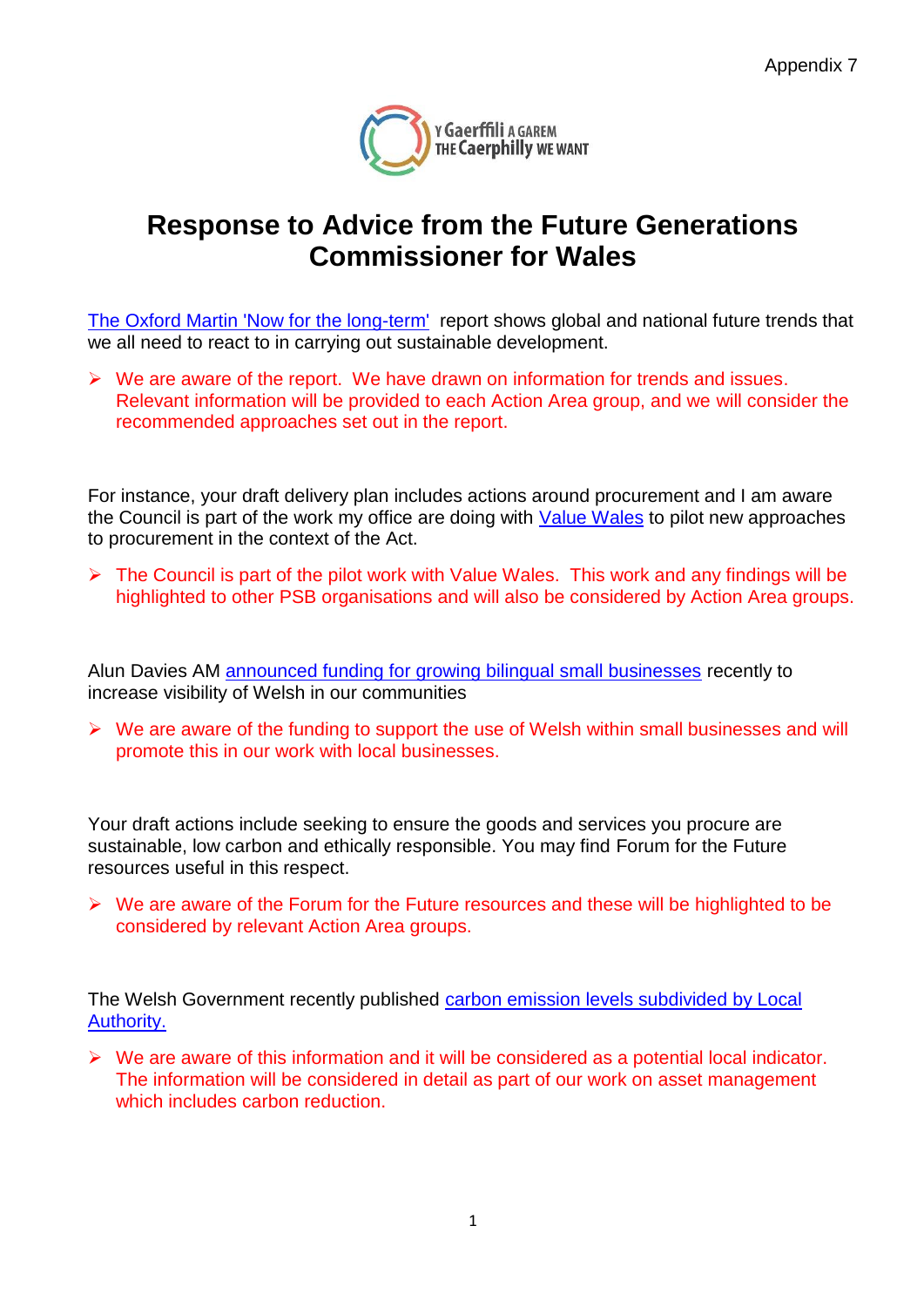[The Closing the Circle](http://www.cewales.org.uk/files/4214/9372/0980/Closing_the_circle_Circular_economy_Opportunity_for_the_welsh_built_environment_Report.pdf) report on the circular economy and the Welsh Environment is a useful report by Constructing Excellence in Wales, giving practical examples in where the public sector can look to minimise waste and resources in future projects. You can also take inspiration from some of the projects mentioned in the recent [Constructing Excellence](http://www.cewales.org.uk/files/8915/0227/7838/CEW_Awards_2017_winners_brochure_-_July_2017.pdf)  [Awards,](http://www.cewales.org.uk/files/8915/0227/7838/CEW_Awards_2017_winners_brochure_-_July_2017.pdf) such as the Active Classroom. Having a consideration of how 'green' these buildings are, both in terms of energy efficiency and sustainable construction, is a quick win for you as a PSB. [The Wildlife Trust in Wales report into green infrastructure](http://www.wtwales.org/greeninfrastructure) outlines how green infrastructure delivers a wide range of proven, tangible, and cost-effective economic, social and environmental benefits. [The Design Commission for Wales](https://dcfw.org/about/) also has case studies and resources on design that focuses on users, maximises energy efficiency and has been shown to significantly improve patient recovery in health. In each of these areas my office can connect you to these people and organisations who may be able to assist you as you develop your work*.*

 $\triangleright$  Reducing resource consumption is a key element running through all our work, and will be important for every Action Area. The relevant practical examples highlighted in the report will be given to the appropriate Action Area group. Information will also be considered in detail as part of our work on asset management which includes carbon reduction and resource efficiency.

The [Welsh Government National Assets Working Group](https://gov.wales/topics/improvingservices/assets-cymru/national-assets-working-group/?lang=enhttps://gov.wales/topics/improvingservices/assets-cymru/national-assets-working-group/?lang=en) captured some Welsh examples that you might wish to explore, but there are many national organisations promoting better use of publicly owned land and assets, such as [Shared Assets,](http://www.sharedassets.org.uk/what-we-do/http:/www.sharedassets.org.uk/what-we-do/) [Nurture Development](http://www.nurturedevelopment.org/reports/) and [Locality,](http://locality.org.uk/services-tools/support-for-community-organisations/ownership-and-management-of-land-and-buildings/http:/locality.org.uk/services-tools/support-for-community-organisations/ownership-and-management-of-land-and-buildings/) with the aim of encouraging communities to thrive.

 $\triangleright$  We are aware of the NAWG and its work, in particular the Asset Collaboration Programme Wales. This information will be considered in detail as part of our work on asset management which includes carbon reduction.

Other PSBs seeking to create organisational change through their objectives include Torfaen, who are looking at organisational development in the context of the Act, Pembrokeshire and Carmarthenshire and you may wish to engage directly with them to share ideas and learning, again my office is happy to connect you if this is helpful.

▶ Our "enablers" include Enabler 1 – Communications, Enabler 2 - Working differently and Enabler 3 – Procurement. We will consider the information from the highlighted work as part of this work.

The costs of the worst start in life are enormous, both to the individual's life and to public services. [Late intervention services for young people are estimated to cost England and](http://www.eif.org.uk/wp-content/uploads/2015/02/SPENDING-ON-LATE-INTERVENTION.pdf)  [Wales £17bn per year](http://www.eif.org.uk/wp-content/uploads/2015/02/SPENDING-ON-LATE-INTERVENTION.pdf) (£6bn on child protection and safeguarding, £5.2bn on crime and antisocial behaviour, £3.7bn on youth economic inactivity, £680m on school absence and exclusion, £610m on child injuries and mental health problems, and £450m on youth substance misuse). Prevention is at the core of this objective and I would advise that your organisations recognise it is part of all of their responsibilities to prevent poor outcomes.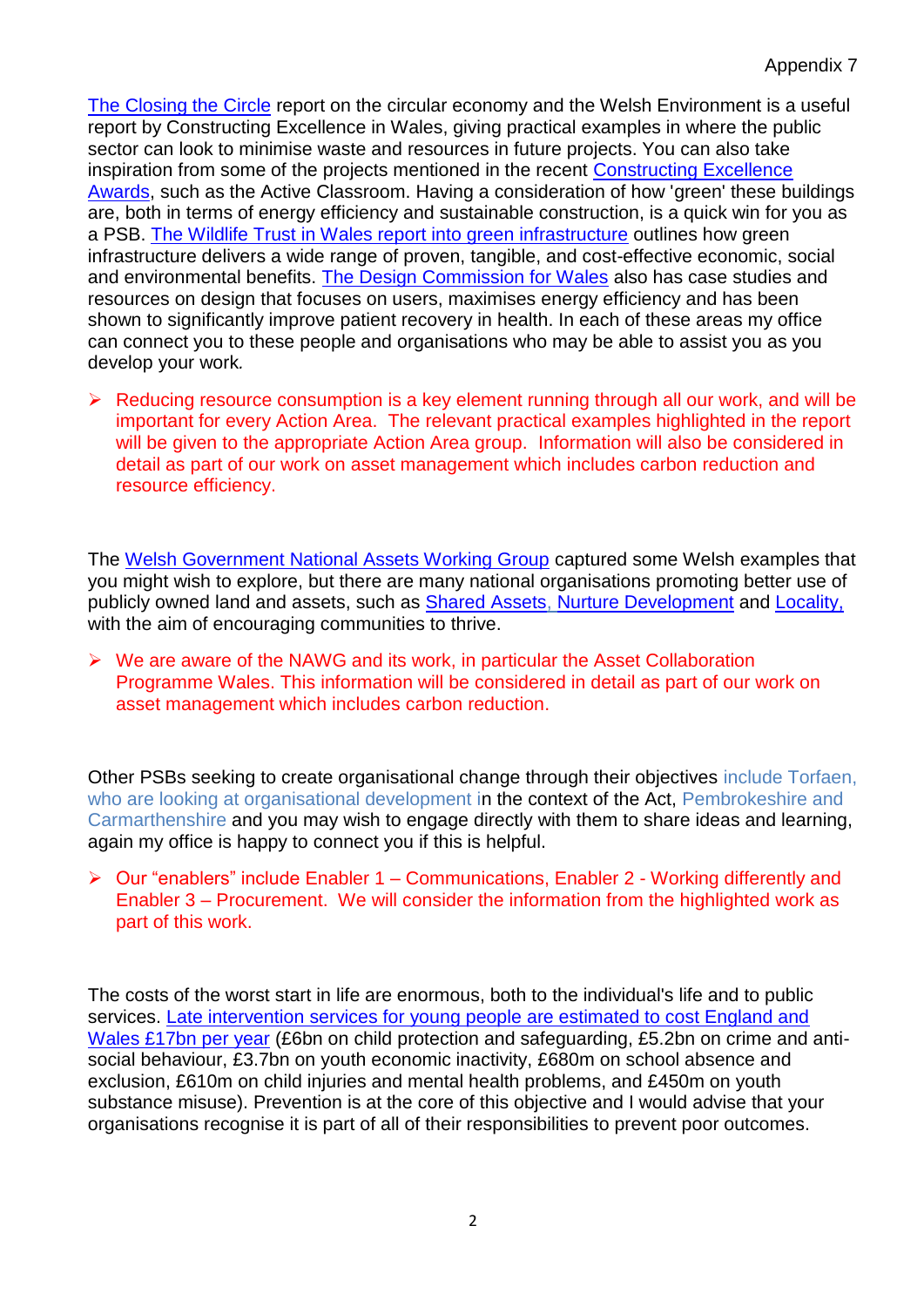Alyson Francis, Director of the ACE Support Hub, has also recently worked with my office to write to you outlining that ACEs are not another thing to do, but an opportunity to reconsider how we deliver services together that make sense for the families receiving them. The ACE Support Hub could also act as a central place for PSBs to share practice, as almost all of the PSBs in Wales have discussed early years, children and ACEs in their draft objectives and steps.

▶ One of our 5 Action Areas (Action Area 1) is the "best start in life". This information and links will be passed on to the group working on this action area.

This example ['Why poor people don't plan long-term' provides](https://www.theguardian.com/society/2014/sep/21/linda-tirado-poverty-hand-to-mouth-extract) an insight into the barriers people face in overcoming inequality and the case studies [contained in this report by Locality](http://locality.org.uk/about/key-publications/) demonstrate the financial and social costs of not taking this holistic and preventative approach to people's lives.

 $\triangleright$  The Locality Report will be passed to Enabler 3 – Procurement. This group will be looking at buying locally and supporting local supply chains.

The [New Economics Foundation](http://neweconomics.org/2009/09/backing-the-future/) work on investing in children might be helpful, which highlights the need to address both material well-being and external circumstances – such as housing, poverty, and schooling – as well as psychosocial well-being and inner resources.

I would also advise you to use the knowledge gathered by Public Health Wales on the [First](http://www.wales.nhs.uk/sitesplus/888/page/88523)  [1000 days](http://www.wales.nhs.uk/sitesplus/888/page/88523) of a child's life and the benefits that can be realised from investing in the early years to determine what steps you can take now to improve the well-being of our future generations.

▶ One of our 5 Action Areas (Action Area 1) is the "best start in life". This information and links will be passed on to the group working on this action area.

A 2013 review [carried out by the London School of Economics for the Joseph Rowntree](http://www.lse.ac.uk/News/Latest-news-from-LSE/2017/07-July-2017/Income-directly-affects-childrens-outcomes)  [Foundation](http://www.lse.ac.uk/News/Latest-news-from-LSE/2017/07-July-2017/Income-directly-affects-childrens-outcomes) found that children in lower-income families have worse cognitive, socialbehavioural and health outcomes. [The 'Mums and Babies in Mind'](https://maternalmentalhealthalliance.org/about/) project in England has given a focus to local leaders to create a pathway across sectors that provide expectant and new mothers with the right support at the right time.

 One of our 5 Action Areas (Action Area 1) is the "best start in life". This information and links will be passed on to the group working on this action area.

Alyson Francis and I are also on the panel of the [Good Practice Exchange Wales webinar on](https://www.audit.wales/events/how-understanding-adverse-childhood-experiences-aces-can-help-integrated-service-delivery)  [understanding ACEs](https://www.audit.wales/events/how-understanding-adverse-childhood-experiences-aces-can-help-integrated-service-delivery) on the 7th November, which may be helpful to you in considering your steps for this objective.

▶ One of our 5 Action Areas (Action Area 1) is the "best start in life". This information and links will be passed on to the group working on this action area.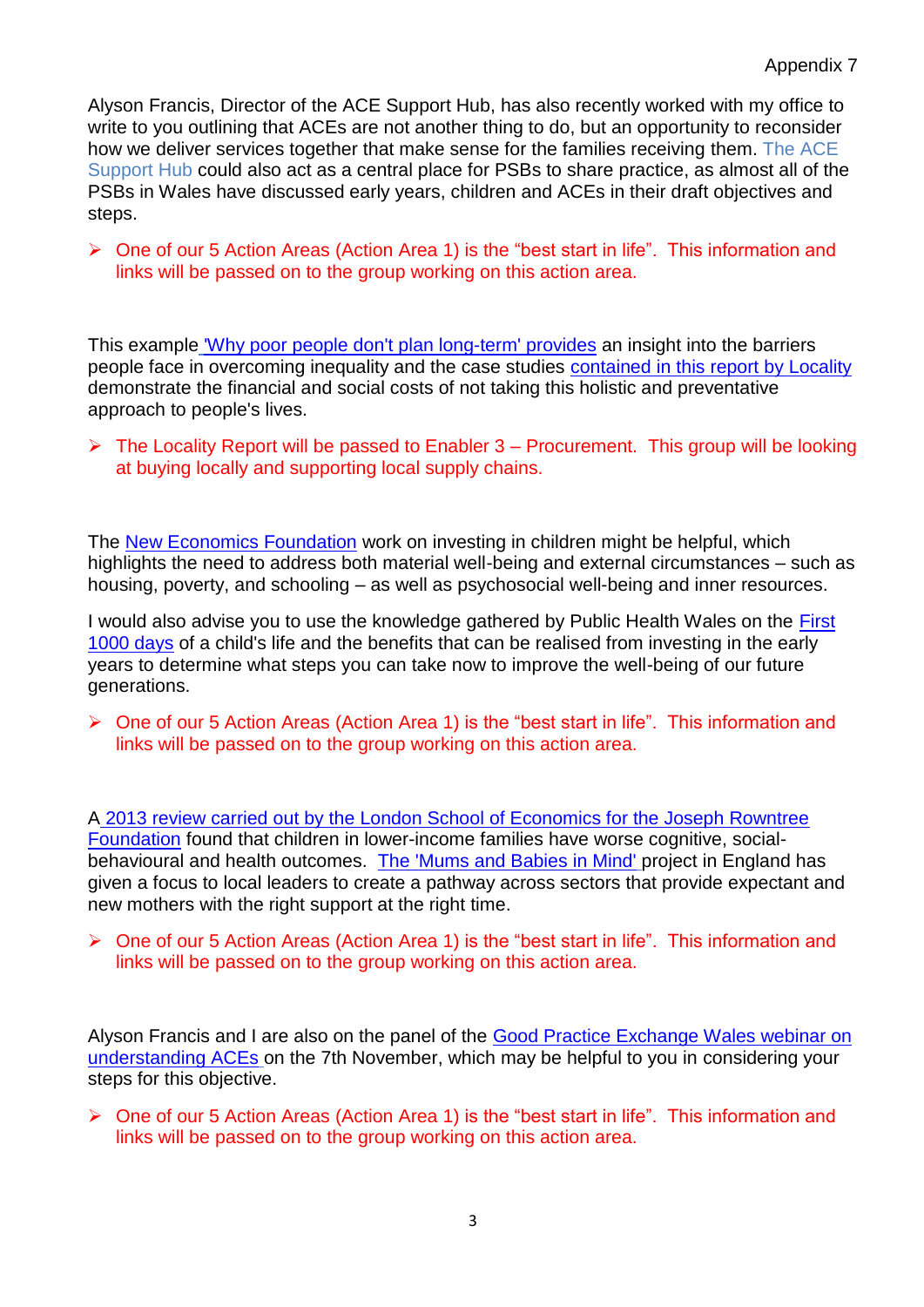There are some good examples of projects that seek to bring people together to learn new skills, socialise and build their resilience in later life, like [Men's Sheds Cymru,](http://www.mensshedscymru.co.uk/) happening across Wales that the PSB could encourage and support. [Solva Care](http://solvacare.co.uk/) also demonstrates innovative initiatives that focus on the needs of the community first and integrate services to improve well-being.

 $\triangleright$  We are aware of the Men's Shed Cymru project and have several schemes operating in Caerphilly. We have researched the Solva Care scheme and this will be fed into Action Area 4 – Safer, Resilient Communities.

With the long term national target set out in [Cymraeg 2050](https://gov.wales/topics/welshlanguage/welsh-language-strategy-and-policies/cymraeg-2050-welsh-language-strategy/?lang=en)*,* contributing to this goal by providing opportunities to use Welsh, encouraging the growth of the language and promoting it as a life skill would help people in reaching their potential.

 We are aware of the Cymraeg 2050: A Million Welsh Speakers. This will be taken into account in all our work.

You may find the [Arts Council for Wales' strategy](http://www.arts.wales/about-us/plans-and-strategies/inspire) useful, which outlines some of the benefits involvement in creative activity can have on the health, cohesion and skills of the population.

 $\triangleright$  We will review the information in the Strategy and identify how it can best be incorporated into the work to deliver well-being in Caerphilly county borough.

The [Cultural Commissioning Programme, funded by Arts Council England](http://neweconomics.org/2016/05/the-art-of-commissioning/) seeks to help commissioners of public services understand how they can improve outcomes by integrating arts and cultural activities into a range of services, including mental health and wellbeing, older people and place-based commissioning.

 $\triangleright$  The New Economics Foundation Report will be passed to Enabler 3 – Procurement. This group will be looking at how we can maximise the community benefits from the money we spend.

The Nudged ['Behaviour Change is a Team Sport'](https://nudjed.com/) report found getting people together increased exercise patterns. [The Natural Resources Wales' 'Actif Woods'](https://www.youtube.com/watch?v=sXAqO6VW2w4) project is an example of getting people outside, protecting their environment and enjoying the positive effects on health and well-being

 $\triangleright$  Increasing the use of the natural environment for both health and to raise awareness of its value forms a key part of Action Area 5 – Protect and enhance the local natural environment. We are aware of the Actif Woods programme and will consider the approach as part of the work.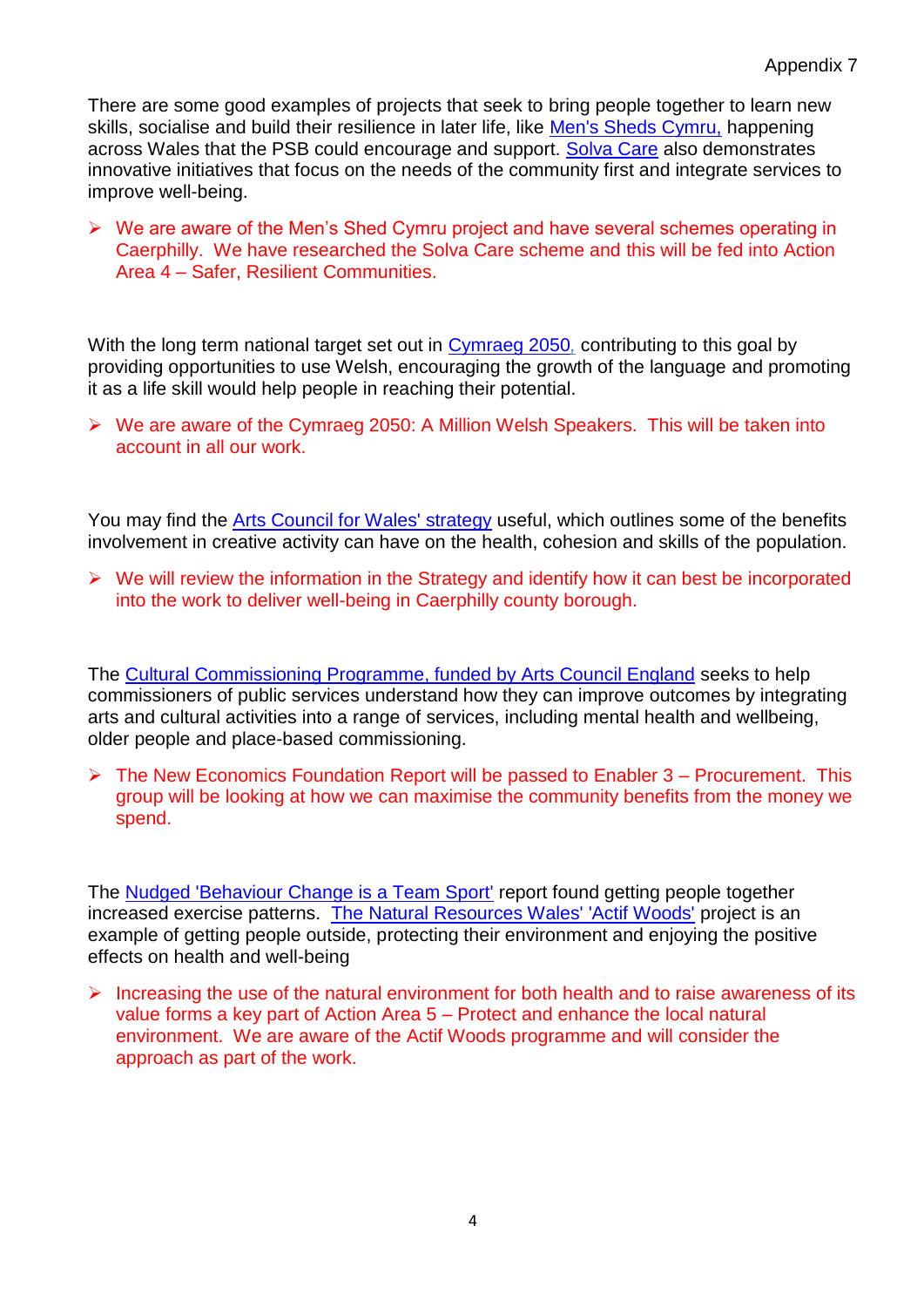The future of employment and how we see 'work' is changing; the **Future of Work report** predicts that 65 percent of the children who are now starting school will find themselves working jobs as adults that don't even exist yet. And, according to [McKinsey,](https://www.mckinsey.com/) technology could automate 45 percent of the tasks people are currently paid to do. Your well-being assessment identified that the majority of the population in Caerphilly are employed in manufacturing – an industry that will become more automated in the future.

 $\triangleright$  This information will be provided to Action Area 2 – Volunteering & Apprenticeships. However a Regeneration Strategy for the county borough is currently being finalised, and the PSB have agreed that Cardiff Capital City Deal issues will be dealt with on a regional basis rather than directly through the PSB.

A [recent report by the Joseph Rowntree Foundation](https://www.jrf.org.uk/report/cities-social-economy-and-inclusive-growth) highlights the value of the social economy in creating jobs, strengthening skills and employability. It follows that the skills we will need in the future will clearly be different to what we need now. As this recent World Economic Forum blog quotes: "I believe in a future where the point of education is not to prepare you for another useless job, but for a life well lived." What life skills might your children need to make it in Caerphilly in the future? The Future of Work report suggests project-based work is likely to become more widespread, with skills like creativity, connectivity, communication and problem-solving being far more important than specific knowledge. The Caerphilly Youth Forum echoed these comments, which is in line with [the](https://www.princes-trust.org.uk/about-the-trust/research-policies-reports/education-report-2017)  [Prince's Trust recent Results for Life report,](https://www.princes-trust.org.uk/about-the-trust/research-policies-reports/education-report-2017) which explored how teamwork, communication and confidence are as valuable to young people entering the workplace.

 $\triangleright$  We are aware of this research and studies. Whilst supporting young people will cut across the whole of the Well-being Plan, this work will be highlighted to Action Area 2 – Volunteering & Apprenticeships.

I recently commented on the work of city regions in response to Dr Mark Lang and Professor Terry Marsden's recent report ["Re-thinking Growth: Toward the Well-being Economy."](http://www.cardiff.ac.uk/news/view/923006-rethinking-growth)

 $\triangleright$  We are aware of this study. Dr Mark Lang has been involved in our work at Lansbury Park which will be part of Action Area 4 – Safer, Sustainable Communities.

I would advise each of your organisations commit to the [National Principles for Engagement](https://participation.cymru/en/principles/) and Participation Cymru can support your officers in gaining the skills vital for effective and meaningful involvement.

▶ Caerphilly County Borough Council, Caerphilly LSB and several PSB member organisations have endorsed the National Principles for Public Engagement in Wales.

Most people will only get involved in something that directly impacts them, their family or the place where they spend time and, often, this can lead to much bigger outcomes - shown by the work that ['Nurture Development'](http://www.nurturedevelopment.org/reports/) do around Asset Based Community Development. [Co](https://copronet.wales/)[production Network Wales](https://copronet.wales/) could help you to identify and engage community leaders that can help you to deliver benefits for the community.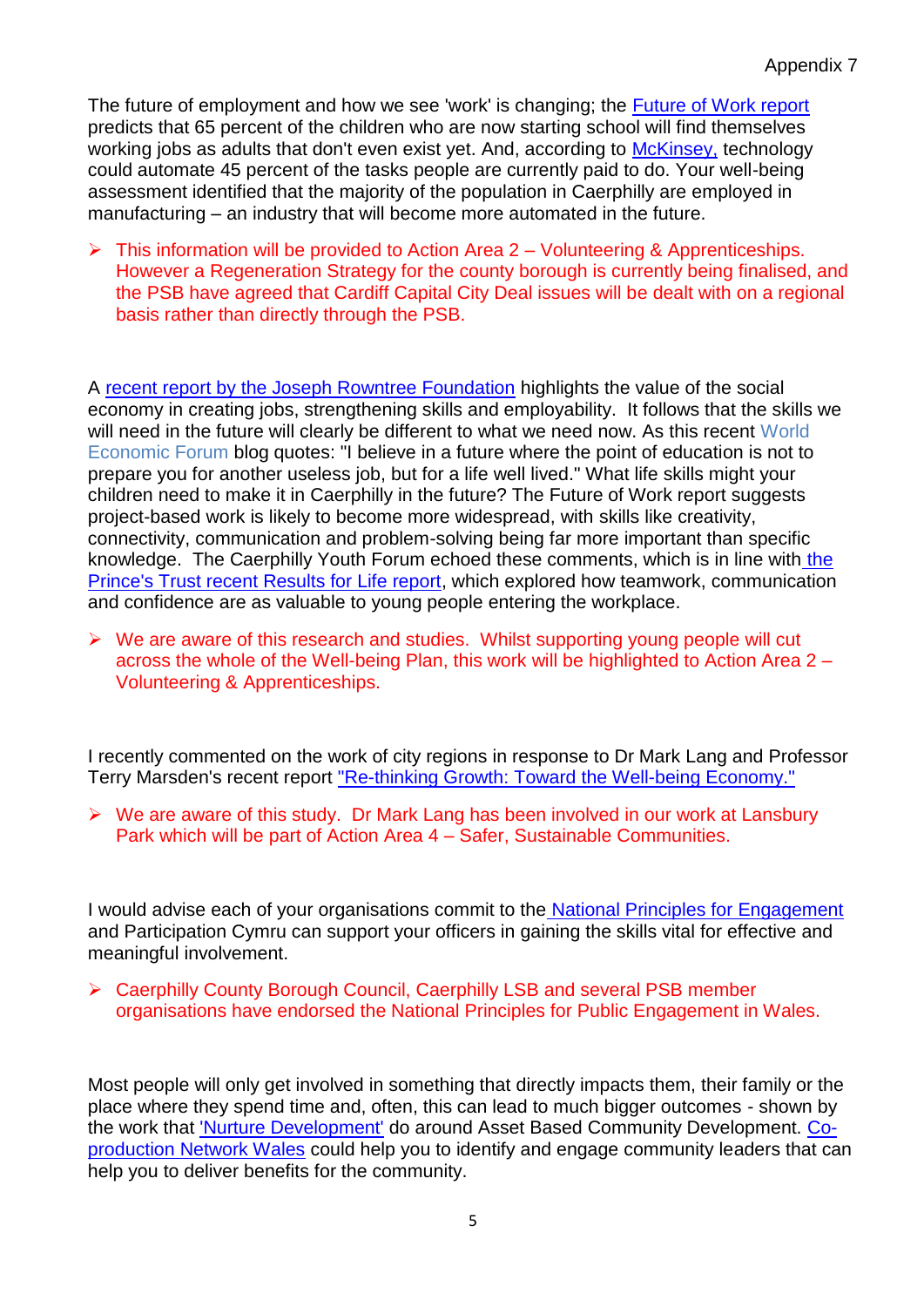We are aware of the Co-production Network Wales and will explore the potential for working with them on the delivery of the Well-being Plan.

The [Centre for Regeneration Excellence Wales'](http://www.regenwales.org/project_9_The--Deep-Place--Study) 'Deep Place' study in Tredegar gives evidence on how an understanding of place can have multiple benefits on well-being and you are embarking on the results of your own ['Deep Place' study in Lansbury Park,](http://www.bbc.co.uk/news/uk-wales-39457860) which has the potential for real change. Your learning as a PSB of applying the Act in practice will be useful across Wales and beyond.

 $\triangleright$  We would be happy to share the learning from our work in Lansbury Park with other organisations and areas across Wales.

Your support team will be aware of ["Monmouthshire Made Open"](https://monmouthshire.madeopen.co.uk/), an example of an online platform that has anticipated how people might contribute to improving their area in the future, with opportunities to share ideas, ask the community, start a project and seek volunteers or resources. Matthew Gatehouse, working with Monmouthshire PSB, would be able to share their learning with you on establishing this website.

 $\triangleright$  We are aware of this work. It will be considered as part of our enabler work on communications and working differently

Flooding affected homes and businesses last year in the county and well-being assessments show how flooding affects people's well-being long after the event. Expected annual damage to residential [properties is estimated to be £22 million,](https://www.theccc.org.uk/wp-content/uploads/2016/07/UK-CCRA-2017-Wales-National-Summary.pdf) so understanding how different weather events impact on communities is crucial to prevention.

 $\triangleright$  Flooding and climate change adaptation issues will be covered by Action Area 4 – Safer, Resilient Communities. This Action Area will include an element of geographically focused work. Flooding has only been identified as an issue in one of our communities.

[Zero Carbon Britain's recent 'Making it Happen'](http://www.zerocarbonbritain.org/images/pdfs/ZeroCarbonBritain-MakingItHappen.pdf) report sets out what responsibilities we all have to future generations to acting on climate change now.

 $\triangleright$  Climate change mitigation issues will be considered by Enabler 4 – Asset Management. Adaptation issues will be covered by Action Area 4 – Safer, Sustainable Communities

Involving people in the running of their community can have a positive effect on improving perceptions (and realities) of community safety and help to make the local environment more resilient. [NESTA has a guide](https://www.nesta.org.uk/sites/default/files/working_with_communities_to_tackle_climate_change.pdf) to working with communities to tackle climate change, including the 'Big Green Challenge', where participants changed their lifestyles to reduce their carbon footprint. Projects such as ['Rainscape' through Dwr Cymru](https://www.dwrcymru.com/en/My-Wastewater/RainScape/What-can-you-do-to-help.aspx) suggest ways that we can all mitigate the effects of floods, and an extreme example includes [the Isle of Eigg in Scotland,](http://theconversation.com/what-other-communities-can-learn-from-this-islander-buy-out-in-scotlands-hebrides-75896) where the community are having a positive impact on their environment by introducing renewable community energy schemes, building sustainable businesses and improving biodiversity. I would encourage you to use the asset of Town and Community Councils,